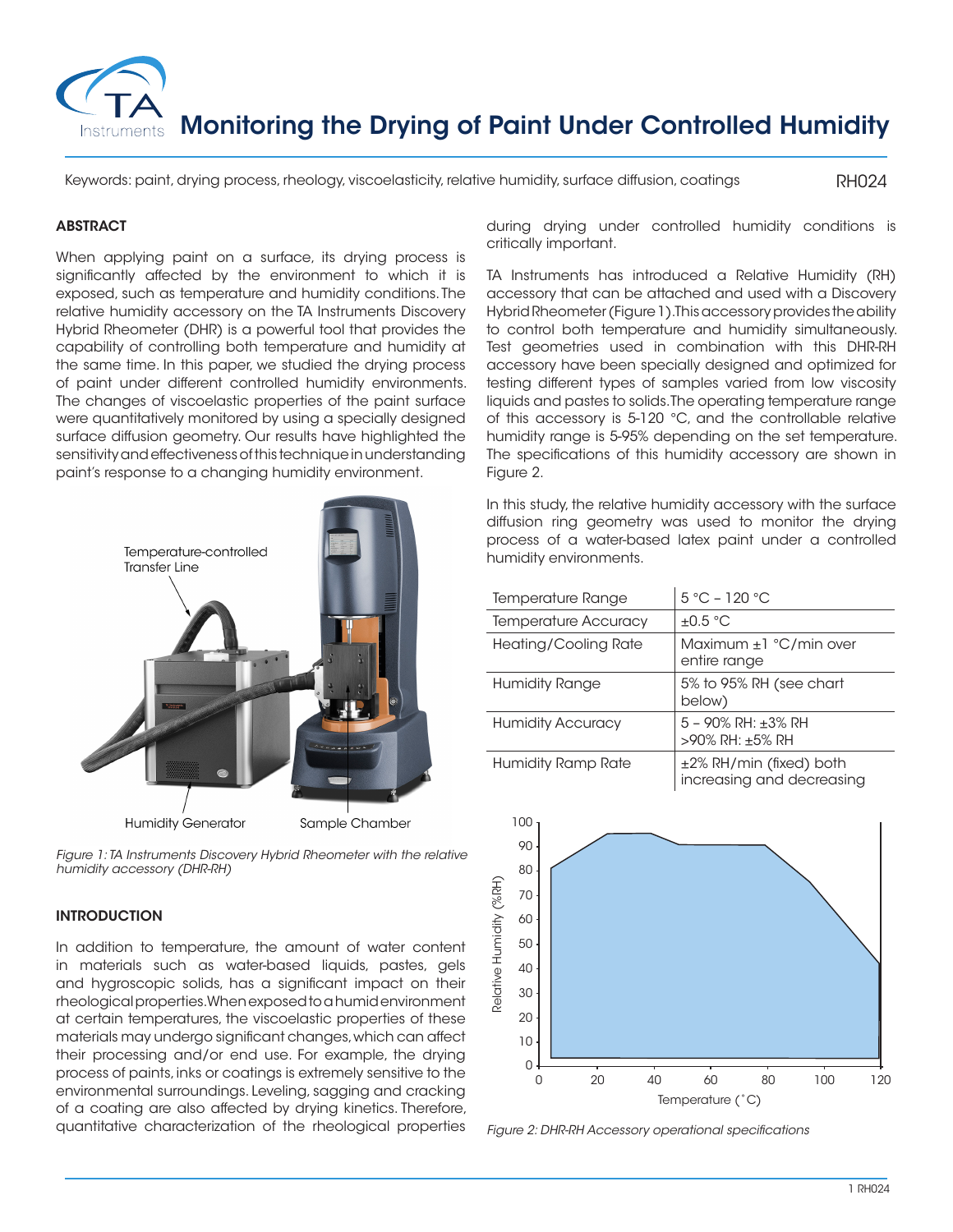#### EXPERIMENTAL

A commercial interior water-based latex white paint was used for all testing. In order to quantitatively monitor drying, a specially designed surface diffusion ring geometry (shown in Figure 3) was used with the relative humidity chamber on a DHR-3 rheometer. This geometry is designed similar to the double wall ring interfacial geometry as it is designed for measuring the surface viscoelasticity of low viscosity samples such as paint or ink. The bottom stage is an annular trough that holds the liquid sample. The upper geometry has a sharp-edge ring positioned right at the surface of the sample. Bulk rheology is limited by diffusion. This surface diffusion ring keeps the entire sample surface open to atmosphere, enabling it to exchange with chamber gas. Measurement at surface is not limited by internal diffusion time. The ring is designed to have low mass to minimize system inertia. It has sufficient sensitivity to monitor changes of viscoelasticity at the surface of a low viscosity liquid such as paint or ink.



*Figure 3: Picture of surface diffusion geometry and its stress and strain constant equations*

A dynamic time sweep test was programmed for monitoring the drying process of paint. The measurement temperature was 30°C, and sample chamber relative humidity was set to 10%, 30% and 60%, respectively. Since the contact area between sample and geometry was small, a low oscillation torque (5.0 µN.m) and low frequency (1.0 rad/s) were used for the measurements in order to minimize the contribution of instrument and geometry inertia to the results. During the test, sample surface moduli (G' $_{\textrm{\tiny{s}}}$  and G''  $_{\textrm{\tiny{s}}}$ ) and complex surface viscosity were monitored as a function of humidity and time.

### RESULTS AND DISCUSSIONS

Paint drying is limited by diffusion of water from the bulk. This diffusion process is slow since a boundary layer or skin is formed at the surface with a high solid content. The surface diffusion ring is designed to selectively monitor surface, rather than bulk rheology change. For this reason, the data obtained is selectively representative of the dried boundary layer. Figure 4 shows quantitative measurements of surface moduli and complex surface viscosity at 30 °C and 60% relative humidity. At the beginning of the test, the sample behaved liquid-like when G" $_{\rm s}$  was greater than G' $_{\rm s}$ . Both moduli increased with time, which indicated a weak structure that was building

over time with water evaporation. The  $\mathsf{G}_{\underline{\mathsf{s}}}$  crossover point can be used to correlate to the formation of surface skin. At this point, the paint surface underwent a liquid-to-solid transition. Beyond the crossover point, the storage modulus (G's ) continuously increases at almost a constant slope, which indicates that the surface film structure increased in strength with further drying. The test was terminated before the sample lost a significant amount of volume.

Figure 5 shows the results collected under different humidity conditions (i.e. 10%, 30% and 60%, respectively). Comparative values of  $\mathsf{G}_{\mathrm{s}}$  crossover time and modulus are summarized in Table 1. This paint sample was observed to dry or form the surface skin more slowly when it is exposed to a higher humidity environment. However, even though the G<sub>s</sub> crossover occurred at much longer time with higher humidity, the crossover modulus was at the same value (i.e. 0.057 N/m), which indicates that paint surface film processed the same rheological properties associated with the material's formulation and were independent of the surrounding humidity.



*Figure 4: Time sweep test at 30 °C and 60% relative humidity*



*Figure 5: Time sweep tests at 30 °C with relative humidity of 10%, 30%, and 60%, respectively*